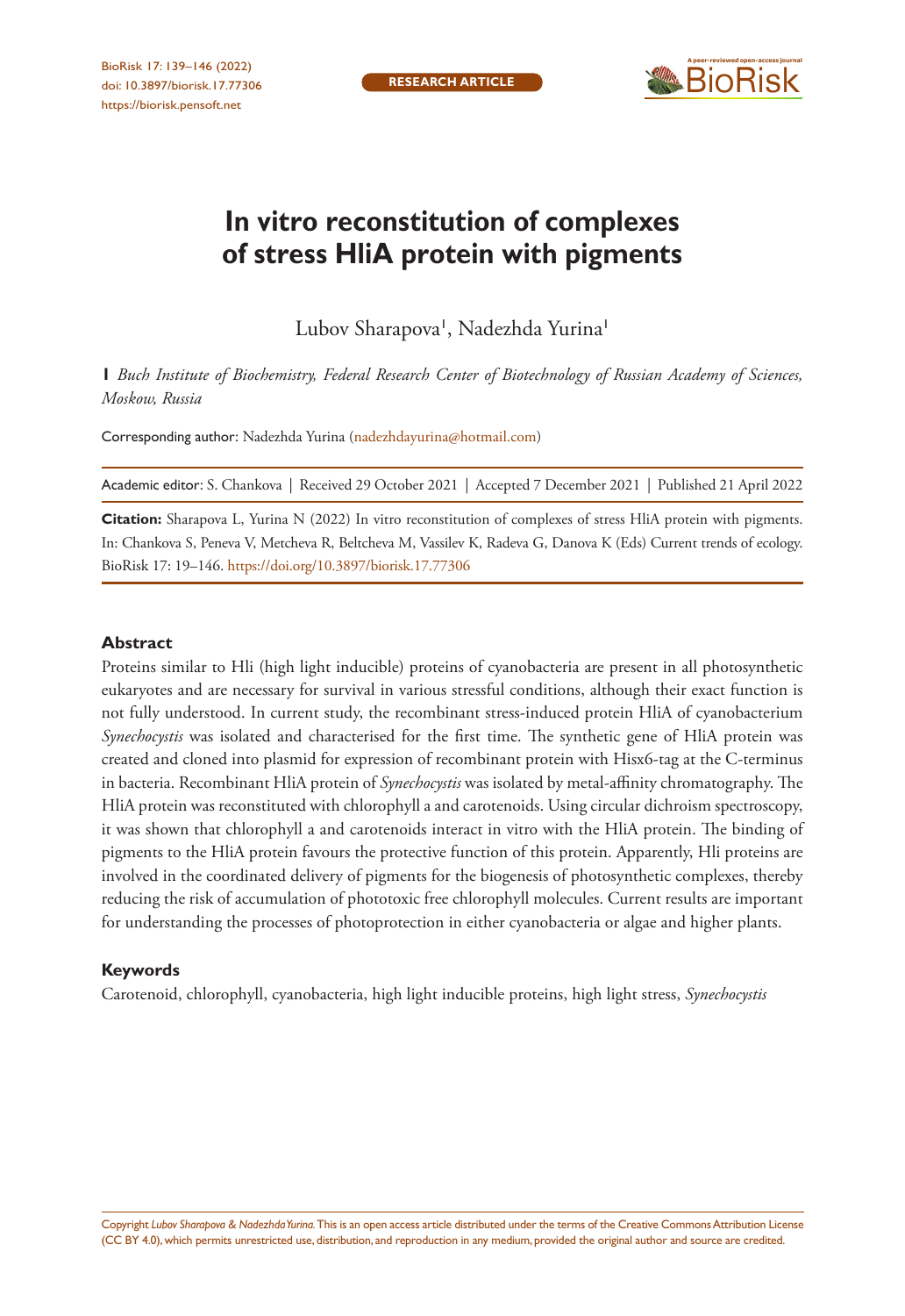## **Introduction**

Cyanobacteria are ubiquitous and inhabit almost all ecosystems, thanks to their effective adaptation to various conditions, including extreme ones. Therefore, these phototrophs are a promising model system for studying mechanisms of resistance and adaptation to various stresses, including one of the most common – light stress.

Under light stress, the photosynthetic apparatus is damaged due to the accumulation of both toxic free chlorophyll molecules and the formation of reactive oxygen species. For the normal functioning of photosynthetic organisms under conditions of light stress, numerous protective mechanisms have emerged in the course of evolution. Protective mechanisms involving light-induced stress proteins are of great importance. These include cyanobacterial Hlips (high light-inducing proteins) with a single transmembrane helix (Chidgey et al. 2014; Hey and Grimm 2020).

Hli proteins are necessary for cell survival under light stress and other stressful conditions, as well as for maintaining normal cell activity. It is assumed that Hli proteins take part in important processes, such as: regulation of chlorophyll biosynthesis; transport and binding of free chlorophyll molecules; quenching of singlet oxygen; assembly and repair of photosystem 2; non-photochemical dissipation of absorbed light energy (Komenda and Sobotka 2016). However, the full picture of the functioning of Hli proteins has not been fully studied.

Four Hli proteins (HliA, B, C and D) were found in the unicellular cyanobacterium *Synechocystis* sp. PCC 6803 (Staleva et al. 2015). These proteins have been isolated as part of small complexes with other proteins and only recently, the first individual HliC protein from this family has been purified (Shukla et al. 2018). There is no such information about other representatives of Hli proteins. Of particular interest is the protein of this family – HliA, since it is important for the survival of *Synechosystis* cells under light stress (He et al. 2001). To protect cells from excessive light, binding of toxic free chlorophyll molecules, which cause photodestruction and oxidative stress, is necessary. The stress protein HliA can serve as such a key agent binding these molecules. Therefore, to understand this process, it is necessary to obtain a recombinant HliA protein and its subsequent complex characterisation and study of its interaction with chlorophyll *in vitro*. Isolation and characterisation of pure HliA protein has not yet been carried out. Until recently, it was not clear whether the pigments (chlorophyll a and beta-carotene) bind to the HliA protein.

The aim of the study was to isolate pure recombinant HliA protein and reconstruct the HliA protein complex with pigments (chlorophyll a and carotenoids).

## **Materials and methods**

#### HliA gene expression and protein purification

Nucleotide sequence of the *hliA* gene of *Synechocystis* sp. PCC6803 (hereinafter *Synechocystis* is used) was obtained from CyanoBase ([http://genome.annotation.jp/](http://genome.annotation.jp/cyanobase/Synechocystis/genes/ssl2542)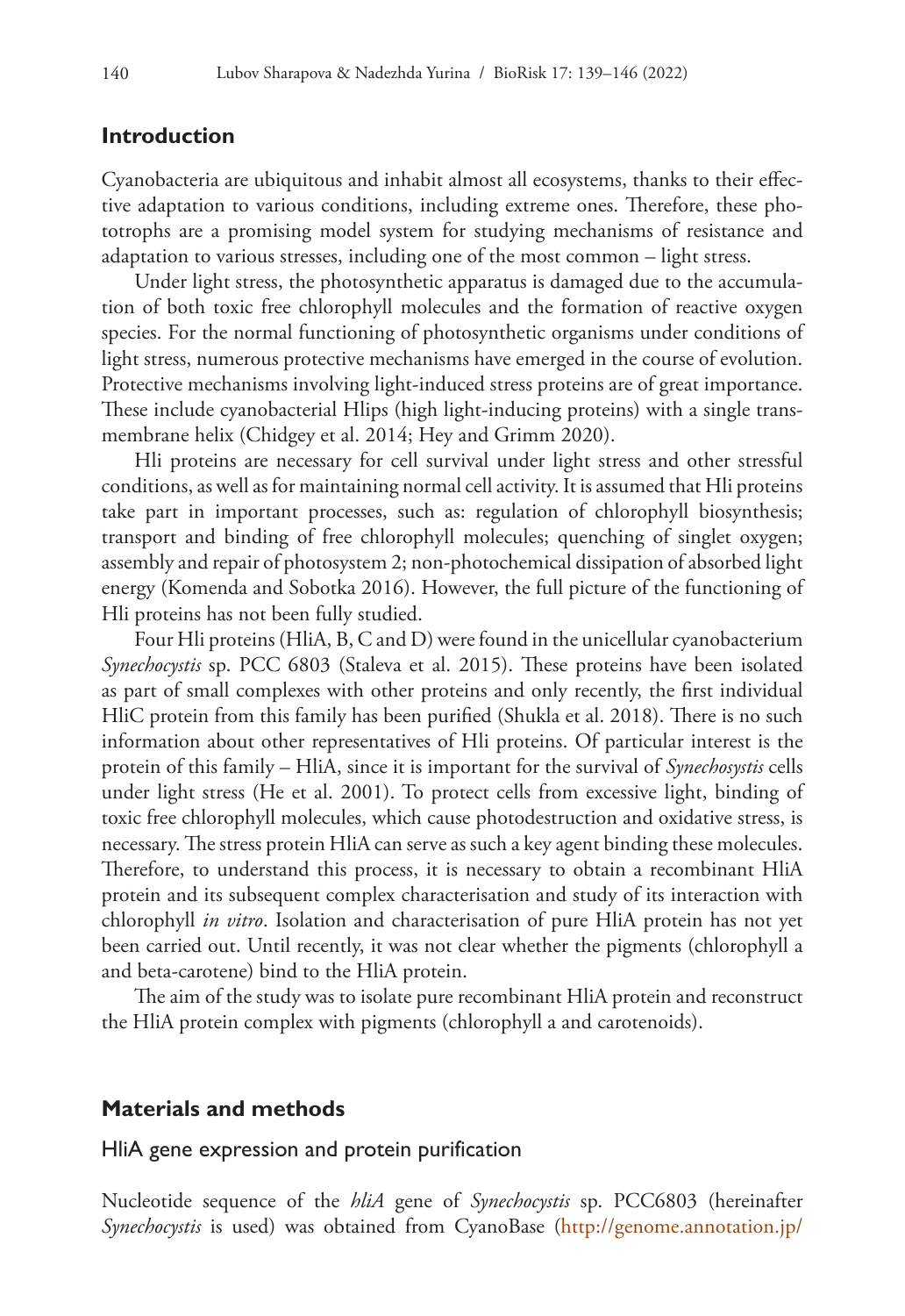[cyanobase/Synechocystis/genes/ssl2542](http://genome.annotation.jp/cyanobase/Synechocystis/genes/ssl2542) ID ssl2542). This sequence was optimised for expression in bacteria and the synthetic gene was created. The gene was cloned into the pET28 vector in open reading frame with 6xHis at the C-terminus of resulting protein. *E.coli* BL(DE3) cells were transformed with obtained plasmid. HliA protein synthesis with His6 at the C-terminus (.....HGVIGWLNSL) 6xHis tag) was achieved by induction with IPTG. Recombinant protein was isolated from *E.coli* cells using metal-affinity chromatography on Ni-NTA Resin (Thermo-Fisher, USA) according to the manufacturer's recommendation. Protein was stored at  $4^{\circ}$ C in the presence of 1 mM sodium azide. Protein concentration was determined spectrophotometrically at 280 nm, using extinction coefficients from ProtParam programmes in ExPASy for calculation ([https://web.expasy.org/protparam/\)](https://web.expasy.org/protparam/).

#### The reconstitution of complexes of HliA-6xHis protein and pigments

After metal-affinity chromatography, fractions containing HliA protein (0.5–1 mg/ ml) were dialysed against the buffer:  $15 \text{mM}$   $\text{NaH}_2\text{PO}_4$  x  $2 \text{H}_2\text{O}$ , 0.07M KF, 15mM urea, 0.1mM PMSF, pH 4.5 overnight at 4  $^{\circ}$ C and the protein concentration was measured spectrophotometrically using absorbance at 280 nm. Pigments (total chlorophyll a and carotenoids) were previously isolated from *Synechocystis* cells according to the method by Natali et al. (2014). The pigments were re-suspended in a buffer 15mM  $\text{NaH}_2\text{PO}_4$  x 2H<sub>2</sub>O, 0.07M KF, 0.015M urea, 0.1mM PMSF, pH 4.5 and were sonicated on ice three times for 20 seconds with an interval of 10 seconds. Before the reconstitution, the HliA solution was subjected to short-term heating (95 °C) for 1 minute. Then the sample was transferred to ice and pigment extract was added in an equimolar ratio (1:1). After incubation on ice for 30 minutes, the sample was used for analysis.

# Western blotting

Using SDS electrophoresis and subsequent Western blotting, the content (level) of recombinant HliA protein in *E.coli* cell lysate was evaluated (Akulinkina et al. 2015). Aliquots of HliA protein were separated in 12.5% SDS-polyacrylamide gel. The gel was stained by Coomassie R-250 or was used for immunodetection. The proteins were transferred from gel on to a nitrocellulose membrane (pore size of 45 mkm). Then the membrane with the transferred proteins was incubated for 1h at 4 °C in TBST buffer (50mM Tris-HCl, 200 mM NaCl, 0.1% Tween 20, pH 7.5), supplemented with 5% dry milk and then primary antibodies were added. We used polyclonal rabbit antibodies to HliA (1:4000) (Abcam, USA) or antibody in TBST buffer to 6X Histag (1:5000) (ab213204, USA). The membrane was incubated with the antibodies overnight at 4 °C. The blots were rinsed and incubated with a secondary antibody – goat anti-rabbit IgG conjugated to horseradish peroxidase (1:2000) (Agrisera, Sweden). Immune complexes on a membrane were detected with the ECL fluorescent detection system (GE Healthcare England) and the signals were registered on X-ray film (Retina, Germany).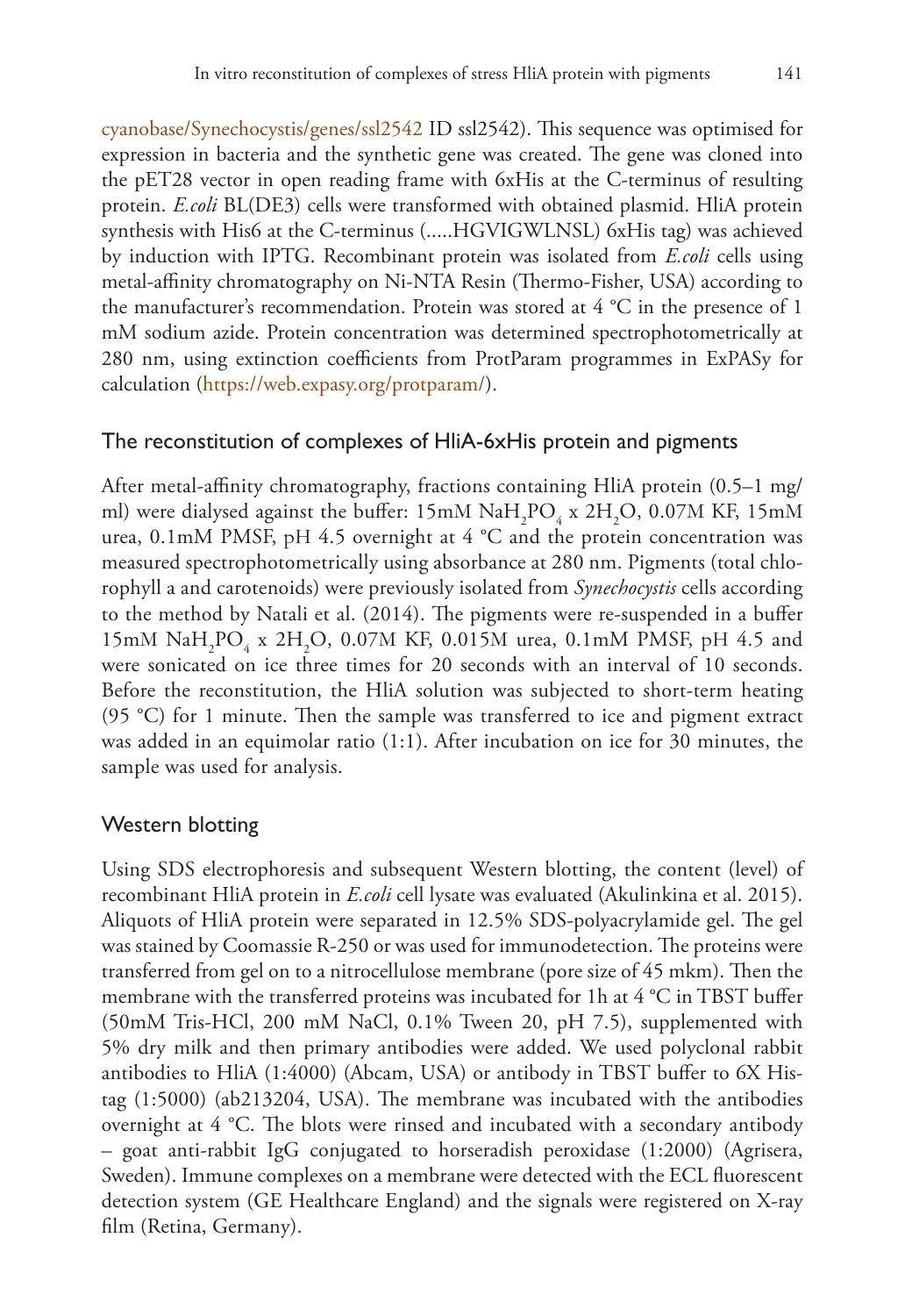#### Fluorescence spectroscopy

Fluorescence measurements were made on the Spectrofluorophotometer RF-5301 PC (Shimadzu, Japan) at 20 °C. Tryptophan residues make a decisive contribution to protein fluorescence. HliA protein contains two tryptophan residues. Fluorescence spectra of HliA protein (0.5 mg/ml) along with reconstituted complexes of protein with pigments in buffer (15mM  $\text{NaH}_2\text{PO}_4 \times 2\text{H}_2\text{O}$ , 0.07M KF, 15mM urea, 0.1mM PMSF, рН 4.5) were excited at 295 nm (2 nm slit bandwidth) and were recorded in the range of 610–750 nm (5 nm slit bandwidth) at a speed of 200 nm/min.

## Circular dichroism spectroscopy

The CD spectra of HliA protein (0.5 mg/ml) and reconstituted complexes of protein with pigments in buffer:  $15 \text{mM}$  NaH<sub>2</sub>PO<sub>4</sub> x  $2H_2O$ , 0.07M KF, 15mM urea, 0.1mM PMSF, рН 4.5, were performed on a Chirascan CD dichrograph (Applied Photophysics, UK) equipped with a thermal insert at 13 °C. The CD spectra were recorded in the range of 190–260 nm and 400–740 nm at a speed of 20 nm/min in a 0.02 cm quartz cuvette. Then the signal of buffer was subtracted from the spectra, prescribing its spectrum under identical conditions.

# **Results**

#### Isolation and purification of HliA-6xHis protein

Purified recombinant HliA protein of *Synechocystis* was isolated by metal-affinity chromatography for the first time (Fig. 1A). The isolated protein had the expected molecular weight 10 kDa (Fig. 1A). The protein was present mainly in monomeric form. Sometimes a small number of HliA protein dimers have been detected. The isolation of HliA protein was confirmed by Western blotting using antibodies to HliA (Fig. 1B).

Obtaining purified HliA protein is of interest due to the possibility of studying its spectral properties, as well as studying its functions and interaction *in vitro* with pigments. This would serve as a direct proof of the binding of the pigment by protein. Most analyses, with the exception of structural analysis using X-ray crystallography or NMR, do not require the removal of the His-tag. Its presence does not have a significant impact on the result of the analysis. The method of circular dichroism spectroscopy was used to characterise the secondary structure of the HliA protein. The data of CD spectroscopy of HliA protein were processed using the DichroWeb programme ([http://dichroweb.cryst.bbk.ac.uk/\)](http://dichroweb.cryst.bbk.ac.uk/). It should be noted that there are relatively few spectra of membrane proteins in the CD database, which is due to their low solubility.

The CD spectrum in the far UV of the HliA protein preparation shows the presence of a secondary structure (Fig. 2) and corresponded to the alpha-helical structure of the protein. According to calculations, the alpha helix segments make up 61%. The crystallographic structure of the HliA protein and other Hli proteins has not yet been studied.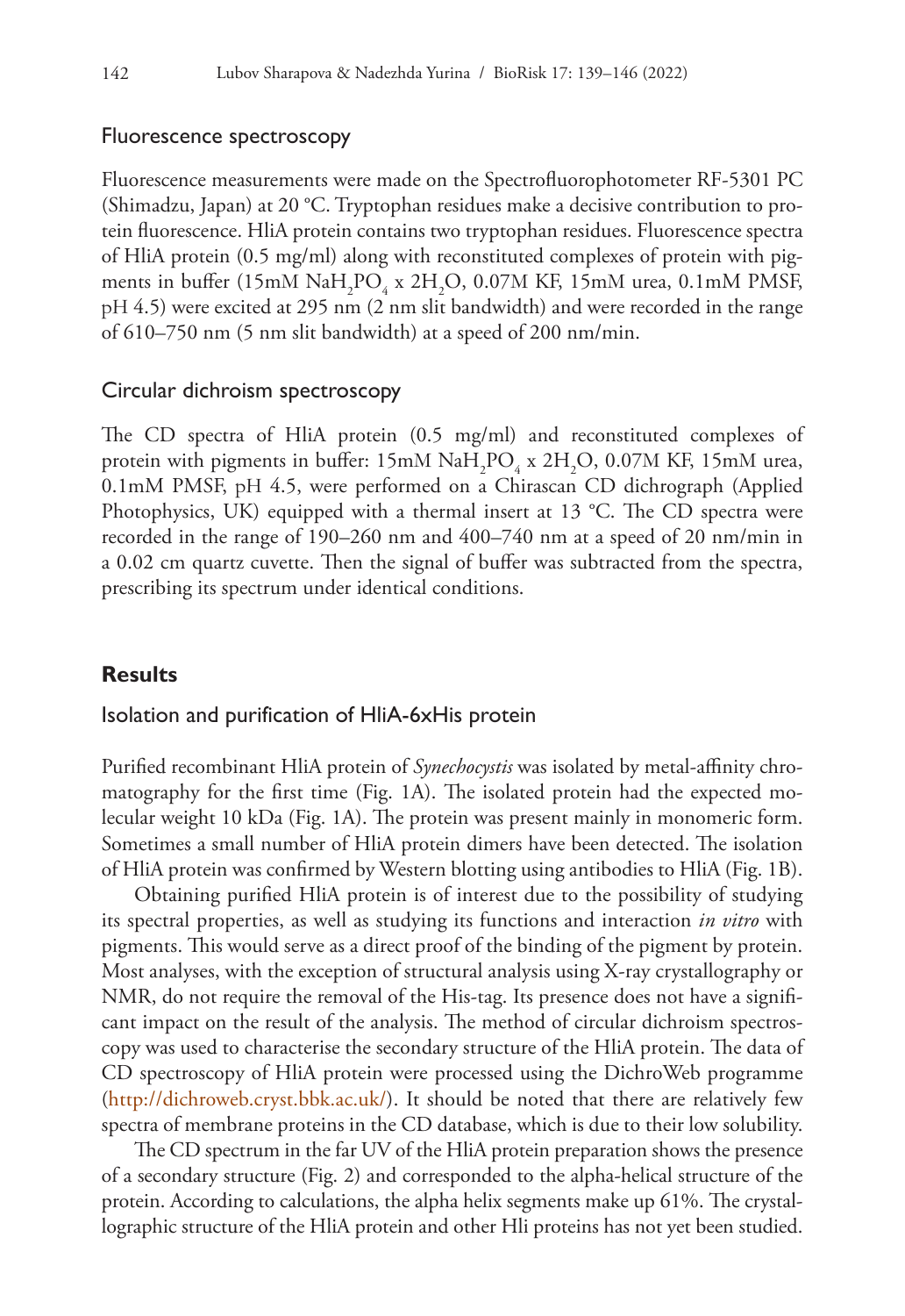

**Figure 1.** SDS-PAGE (**A**) and immunoblot analysis of the HliA eluate **A** fraction collected during Histag affinity chromatography (separation) of HliA eluate were further separated by SDS-electrophoresis and were stained with Coomassie brilliant blue. The numbers at the top of the gel indicate elution fraction numbers from the column. The arrows show the location of the HliA protein in the gel **B** the gel was blotted and the HliA protein immunodetected.



**Figure 2.** Circular dichroism **A** and absorption **B** spectra of the HliA protein.

# Reconstitution of complexes of stress HliA protein with pigments

Pigments (chlorophyll a and carotenoids), isolated from *Synechocystis*, were used in HliA protein-binding experiments. It was planned to find out whether the HliA protein monomer has the ability to bind pigments.

Fluorescence spectra of HliA protein and HliA protein with pigments were studied (Fig. 3). As follows from the Figure, more intense fluorescence was shown for the sample of HliA protein with pigments then pure HliA protein. This may be due to the binding of the pigment to the formation of the complex.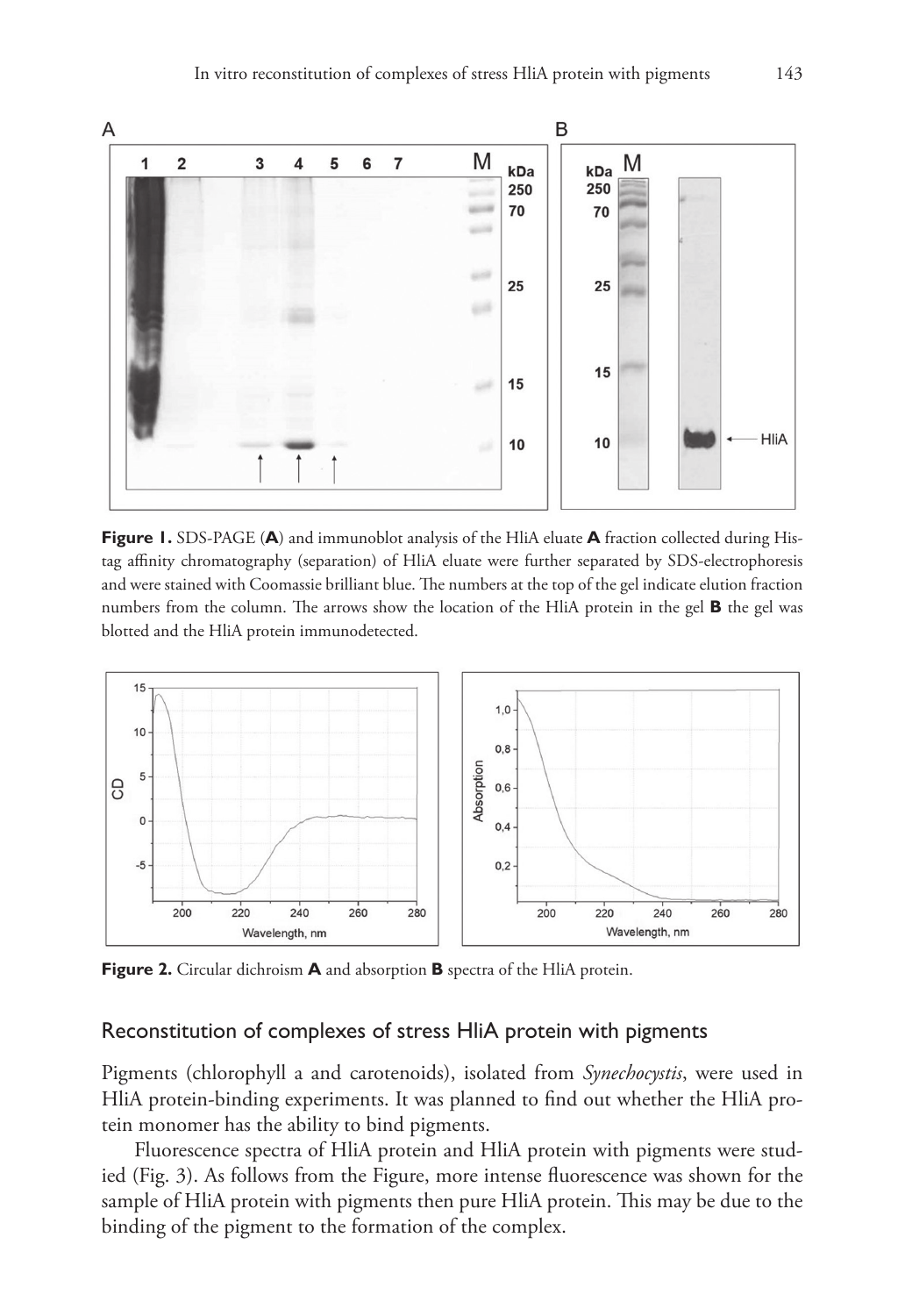

**Figure 3.** Fluorescence emission of reconstituted pigment-HliA protein (---) and HliA protein (-) samples.

Then the CD spectra of pigments (chlorophyll and carotenoids), HliA protein and their mixture were studied. A change in the CD spectra in the far red (640–740 nm) region of the HliA protein, incubated with pigments in comparison with the control pigments sample, was detected. This result indicates the interaction of chlorophyll with HliA protein. Small signal changes in the CD spectra in the 480–507 nm region were also detected, indicating the interaction of HliA protein with carotenoids ([https://conf.icgbio.](https://conf.icgbio.ru/plantgen2021/en/2021/06/06/detection-of-the-binding-the-stress-hlia-protein-synechocystis-sp-with-pigments/) [ru/plantgen2021/en/2021/06/06/detection-of-the-binding-the-stress-hlia-protein-syne](https://conf.icgbio.ru/plantgen2021/en/2021/06/06/detection-of-the-binding-the-stress-hlia-protein-synechocystis-sp-with-pigments/)[chocystis-sp-with-pigments/\)](https://conf.icgbio.ru/plantgen2021/en/2021/06/06/detection-of-the-binding-the-stress-hlia-protein-synechocystis-sp-with-pigments/). Apparently, no more than 1–2 molecules of chlorophyll and carotenoids bind to the protein. Analysis of CD spectra of the HliA protein with pigments showed that the sample contained the monomeric chlorophyll. Thus, it has been shown experimentally that HliA protein molecules have the ability to bind pigments.

#### **Discussion**

In previously published papers, the HliA protein was studied in complex with other Hli proteins. In this work, the pure recombinant protein HliA *Synechocystis* was isolated for the first time. The pigment-binding capacity of the HliA protein was studied and the reconstruction of the HliA protein with pigments was carried out. CD spectroscopy has shown that chlorophyll a and carotenoids interact *in vitro* with the HliA protein.

The data obtained by us are consistent with the fact that Hli proteins contain conserved amino acid residues that are important for the binding of chlorophyll in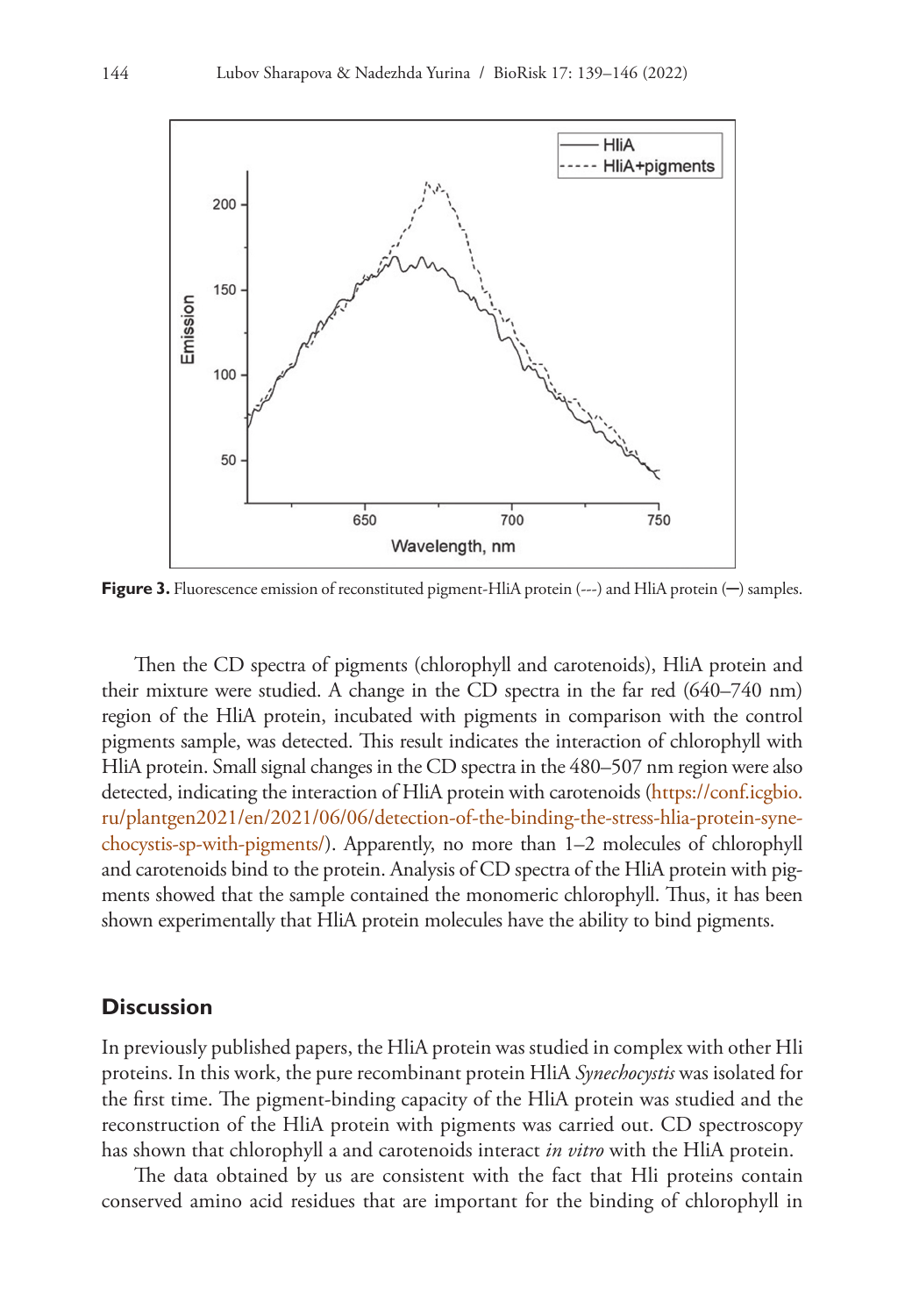all proteins of light-harvesting complexes (Shukla et al. 2018). The HliA protein also contains a chlorophyll binding domain.

It is known that free chlorophyll molecules in a cell are dangerous for cells due to the threat of the formation of damaging reactive oxygen species. In this regard, the binding of pigments to the HliA protein revealed by us indicates the protective role of this protein. Apparently, Hli proteins can participate in the coordinated delivery of pigments in the biogenesis of photosynthetic complexes, reducing the risk of accumulation of phototoxic unrelated chlorophyll molecules (Shukla et al. 2018).

We found a smaller number of bound chlorophyll molecules (1–2) per protein than was hypothetically assumed (4–5 molecules). Perhaps this is due to the fact that a complex with other protein molecules is needed to bind more chlorophyll molecules. Apparently, the association of HliA protein with lipid components of the membrane is necessary for the binding of a large quantity of pigment molecules. It is possible that the binding of pigments depends on the formation of HliA/HliB heterodimers or HliA protein homodimers. It is assumed that Hli proteins are important for the reutilisation of free chlorophyll molecules (Shukla et al. 2018).

The study of the constitution of the recombinant HliA protein with chlorophyll a and carotenoids *in vitro* allows us to expand knowledge about the photoprotective functions of light-induced Hli proteins. The results are important for understanding photoprotection processes in both cyanobacteria and algae and higher plants. Knowledge about the mechanism of functioning of stress proteins can also be used in the creation of artificial photosynthesis systems.

# **Conclusion**

Pure recombinant protein HliA *Synechocystis* was isolated by Ni-affinity chromatography. The binding of pigments to HliA was shown, which confirms the protective function of this protein. Apparently, HliA proteins are involved in the coordinated delivery of pigments in the biogenesis of photosynthetic complexes, reducing the risk of accumulation of phototoxic free chlorophyll molecules. The results are important for understanding photoprotection processes in both cyanobacteria and algae and higher plants.

# **Acknowledgements**

This study was partially supported by the Russian Foundation for Basic Research (Project N 19-04- 00798 "Complex characterization of the cyanobacterial high-light-inducible HliA protein to understand the mechanism of photoprotection"). We would like to extend our thanks to Dr. Yu.V. Bolychevtseva for assistance rendered in fluorescence measurements. The equipment and software for mass spectrometry at the Industrial Biotechnologies Center for Collective Use of the Federal Research Center of Biotechnology of the Russian Academy of Sciences were used.